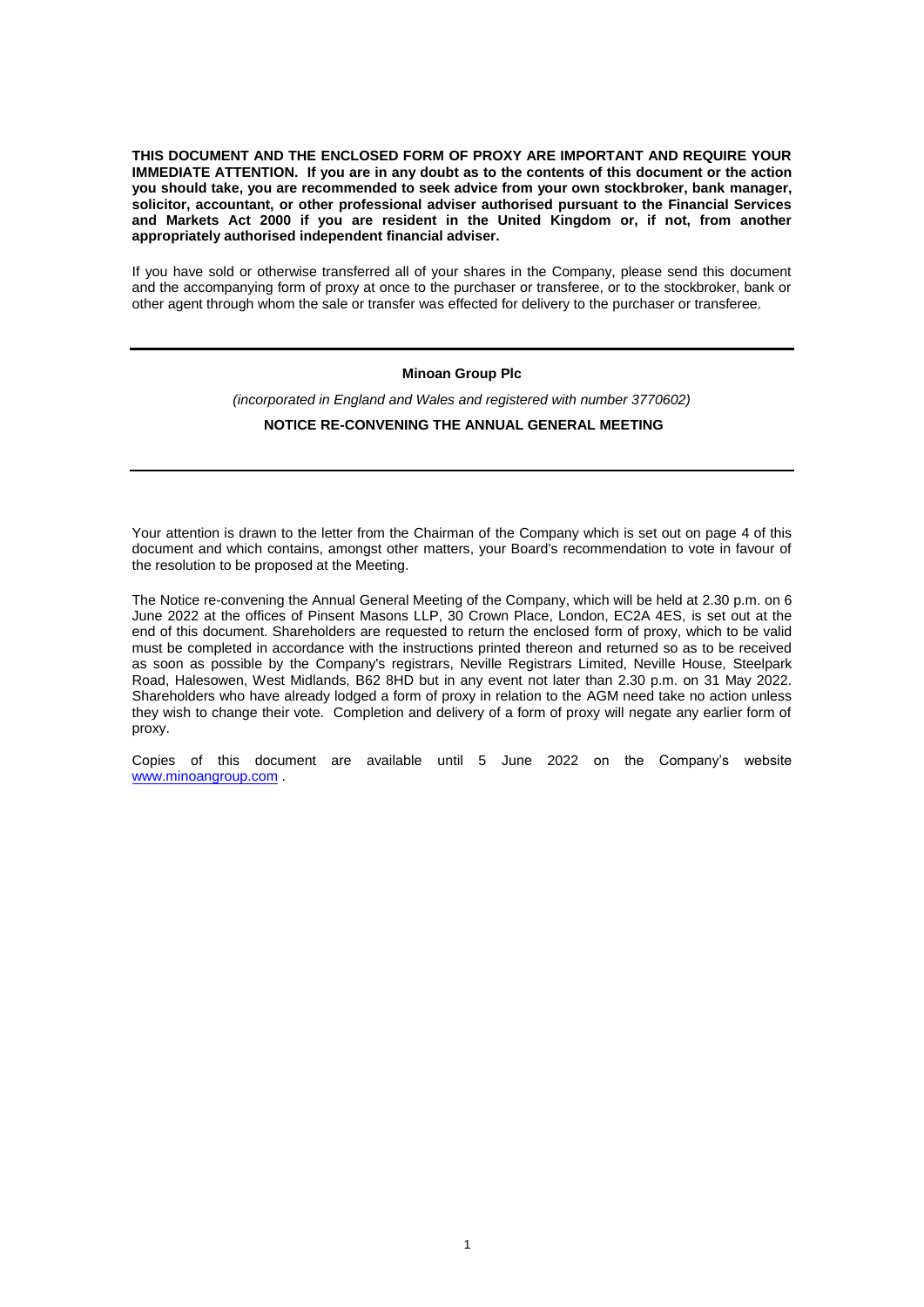# **EXPECTED TIMETABLE OF PRINCIPAL EVENTS**

| Publication of this document and receipt by Shareholders | 12 May 2022              |
|----------------------------------------------------------|--------------------------|
| Latest time and date for receipt of forms of proxy       | 2.30 p.m. on 31 May 2022 |
| Time and date of Re-convened Annual General Meeting      | 2.30 p.m. on 6 June 2022 |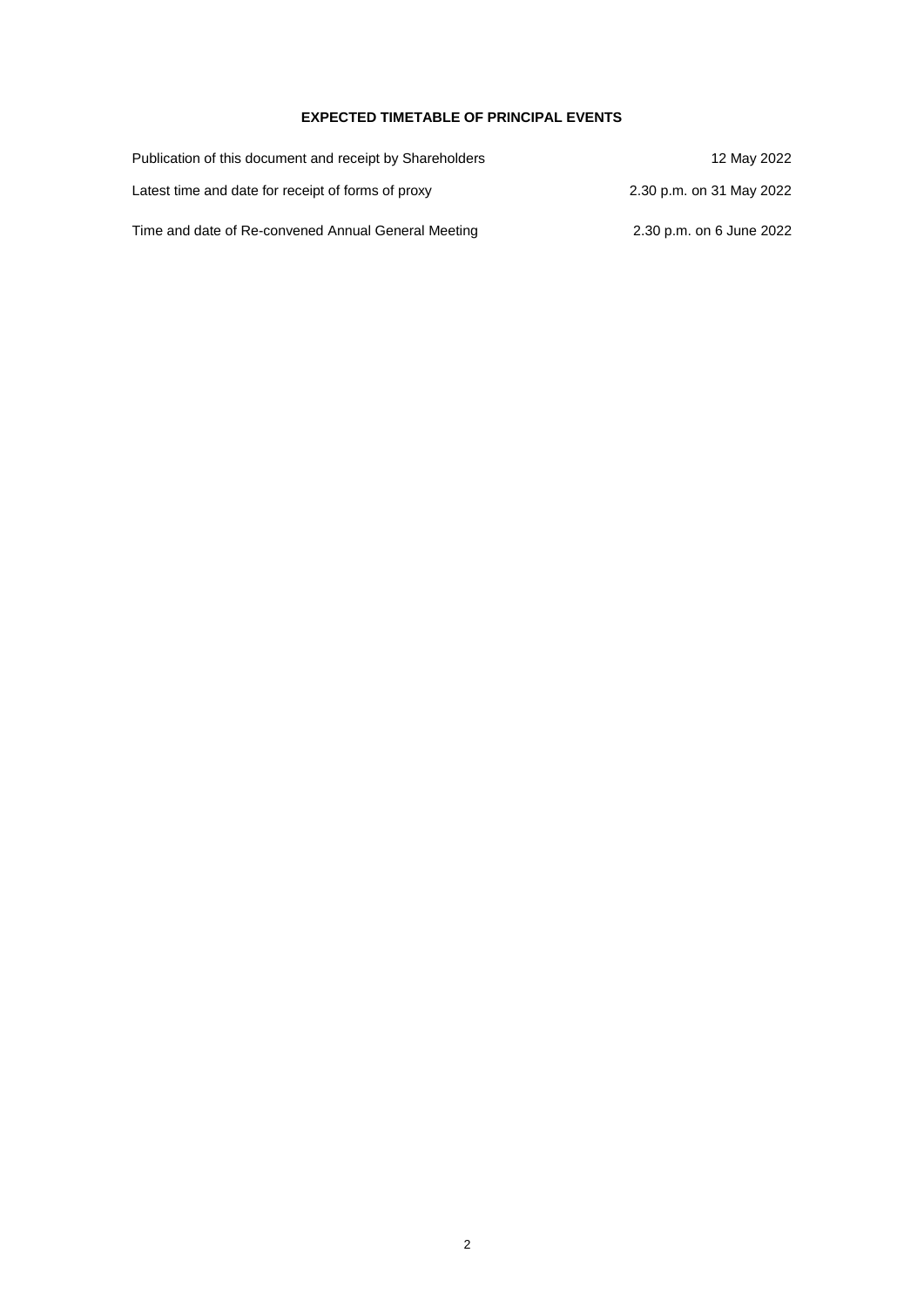# **DEFINITIONS**

| Act                                     | means the Companies Act 2006                                                                                                                                                                                    |
|-----------------------------------------|-----------------------------------------------------------------------------------------------------------------------------------------------------------------------------------------------------------------|
| Annual General Meeting or<br><b>AGM</b> | means the annual general meeting of the Company held on 29 April<br>2022 now re-convened for 2.30 p.m. on 6 June 2022 and any<br>adjournment thereof, notice of which is set out at the end of this<br>document |
| <b>Board or Directors</b>               | means the directors of the Company at the date of this document<br>whose names are set out on page 4 of this document                                                                                           |
| Group                                   | means the Company and each subsidiary of the Company                                                                                                                                                            |
| Minoan or the Company                   | means Minoan Group Plc                                                                                                                                                                                          |
| <b>Notice</b>                           | means the notice re-convening the Annual General Meeting which is<br>set out on page 5 of this document                                                                                                         |
| <b>Ordinary Shares</b>                  | means the ordinary shares of 1p each in nominal value in the capital of<br>the Company                                                                                                                          |
| <b>Resolution</b>                       | means the resolution set out in the Notice                                                                                                                                                                      |
| <b>Shareholders</b>                     | means the holders of Ordinary Shares                                                                                                                                                                            |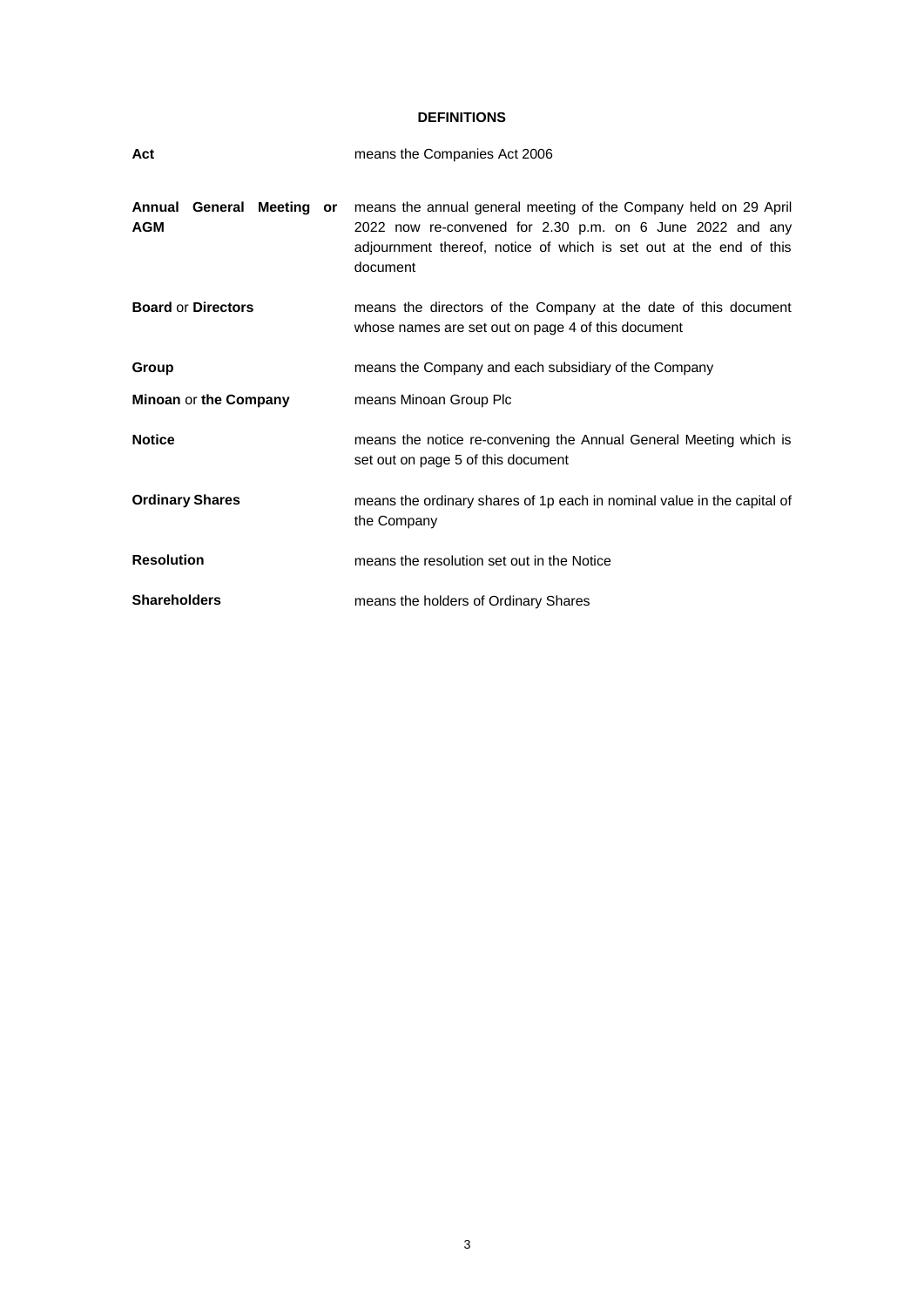## **Minoan Group Plc**

*(a company incorporated in England and Wales and registered with number 3770602)*

*Directors*  C W Egleton *(Chairman)*<br>G D Cook G D Cook Dingwall Road T R C Hill Croydon and the contract of the contract of the contract of the contract of the contract of the contract of the contract of the contract of the contract of the contract of the contract of the contract of the con G Mergos Surrey

3<sup>rd</sup> Floor, AMP House CR0 2LX

 Registered Office: 30 Crown Place London EC2A 4ES

12 May 2022

*To all Shareholders and, for information purposes only, to holders of options and warrants to subscribe for Ordinary Shares* 

Dear Shareholder,

You will be aware that the AGM was adjourned in relation to Resolution 1 - Receiving the Accounts as the Company had commissioned a range of reports including Deloitte Business Solutions SA's engagement to advise on and update the Project Business Plan and prepare a presentation of the Plan to assist both parties in the discussions with the Foundation and to ensure that the Company's audited Report and Financial statements for the year ended 31 October 2021 include as much of the key information as possible. The adjournment was until such time as those financial statements were made available to Shareholders. The Company also said that, in order to give Shareholders time to review the financial statements, it was intended to re-convene this element of the AGM not less than 21 clear days after the financial statements were made available to Shareholders.

I am writing to you now with details of the re-convening of the Company's AGM, which will be held at 2.30 p.m. on 6 June 2022 at the offices of Pinsent Masons LLP, 30 Crown Place, London, EC2A 4ES. The formal Notice is set out on page 5 of this document.

### **Re-Convened AGM**

The only business to be conducted at the Re-convened AGM is consideration of the Resolution being an ordinary resolution that the report of the directors and the Report and Financial Statements for the year ended 31 October 2021 together with the report of the auditors be received and considered.

# **Action to be taken**

If Shareholders would like to vote on the Resolution and have not already completed and delivered a form of proxy in relation to the AGM or wish to change how they voted they are requested to complete and sign the enclosed Form of Proxy in accordance with the instructions printed thereon and return it to the Company's registrars, Neville Registrars Limited, Neville House, Steelpark Road, Halesowen, West Midlands, B62 8HD as soon as possible and in any event so as to be received by the registrars not later than 2.30 p.m. on 31 May 2022.

#### **Recommendation**

The directors consider that the Resolution is in the best interests of the Company and its Shareholders as a whole and they recommend that you vote in favour thereof as the directors intend to do in respect of their own beneficial holdings of 34,387,172 Ordinary Shares representing 5.11 per cent of the current issued ordinary share capital of the Company.

Yours sincerely

### **Christopher W Egleton**

Chairman